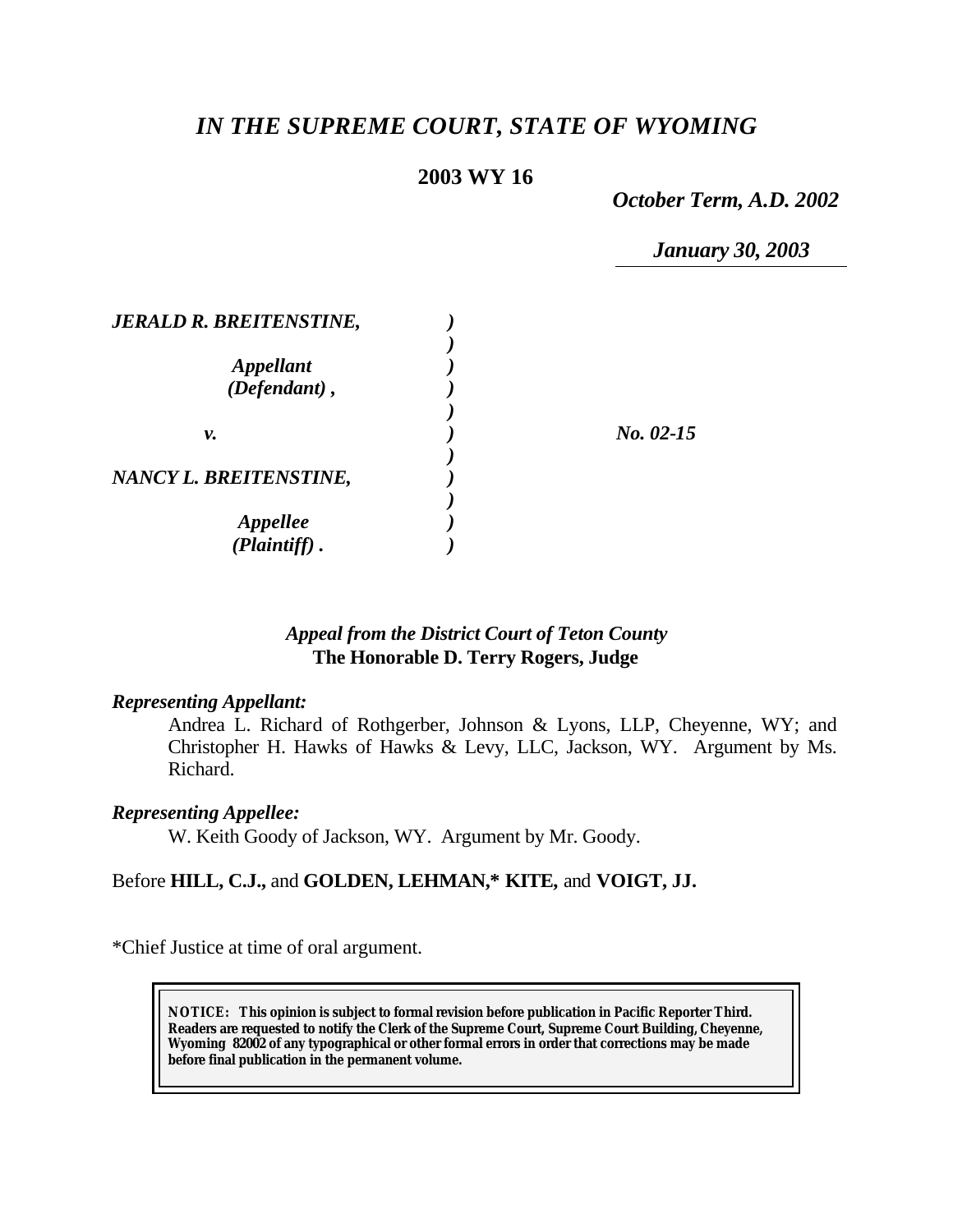#### **LEHMAN, Justice.**

[¶1] Jerald Breitenstine (Husband) appeals the property division ordered by the district court in conjunction with his divorce. Husband claims the district court erred in its division of the marital estate between him and Nancy Breitenstine (Wife). We find the trial court did not abuse its discretion and, therefore, affirm with modification.

#### *ISSUES*

[¶2] Husband presents and we consider the following three issues on appeal:

I. The trial court abused its discretion by disregarding the evidence that gifts and inheritance from Mr. Breitenstine's parents to Mr. Breitenstine accounted for substantially all of the assets at issue, and erred by including Mr. Breitenstine's inherited assets in the marital estate and awarding the bulk of Mr. Breitenstine's inherited assets to Ms. Breitenstine.

II. The trial court attempted to punish Mr. Breitenstine by awarding substantially all of Mr. Breitenstine's inherited assets to Ms. Breitenstine and in doing so, issued erroneous findings of fact that are not supported by the record.

III. The trial court attempted to punish Mr. Breitenstine by exceeding its jurisdiction and ordering territories outside the state of Wyoming to take action with respect to Mr. Breitenstine's assets.

## *FACTS*

[¶3] Husband and Wife married on June 30, 1979, in Canton, Ohio. During the course of their marriage the couple had two children. Early in the marriage, Wife attended college full time and worked. Husband worked intermittently at a landfill operated by Breitenstine Landfill, Inc. Wife's earnings supported the family during that time. Husband's parents initially owned all stock in Breitenstine Landfill, Inc. Husband received shares of stock in the early part of the marriage; this stock represented twenty-one percent of the outstanding stock. In 1989, Breitenstine Landfill, Inc. sold for about \$30 million. The sale took place as one transaction but it involved three parts: 1) the sale of the actual land on which the landfill was situated, 2) the sale of the corporation itself, and 3) the sale of the farm adjacent to the landfill owned by Husband and his father. The sale was structured in a manner so that Husband and his father received the money from the sale of the farm, each owner received compensa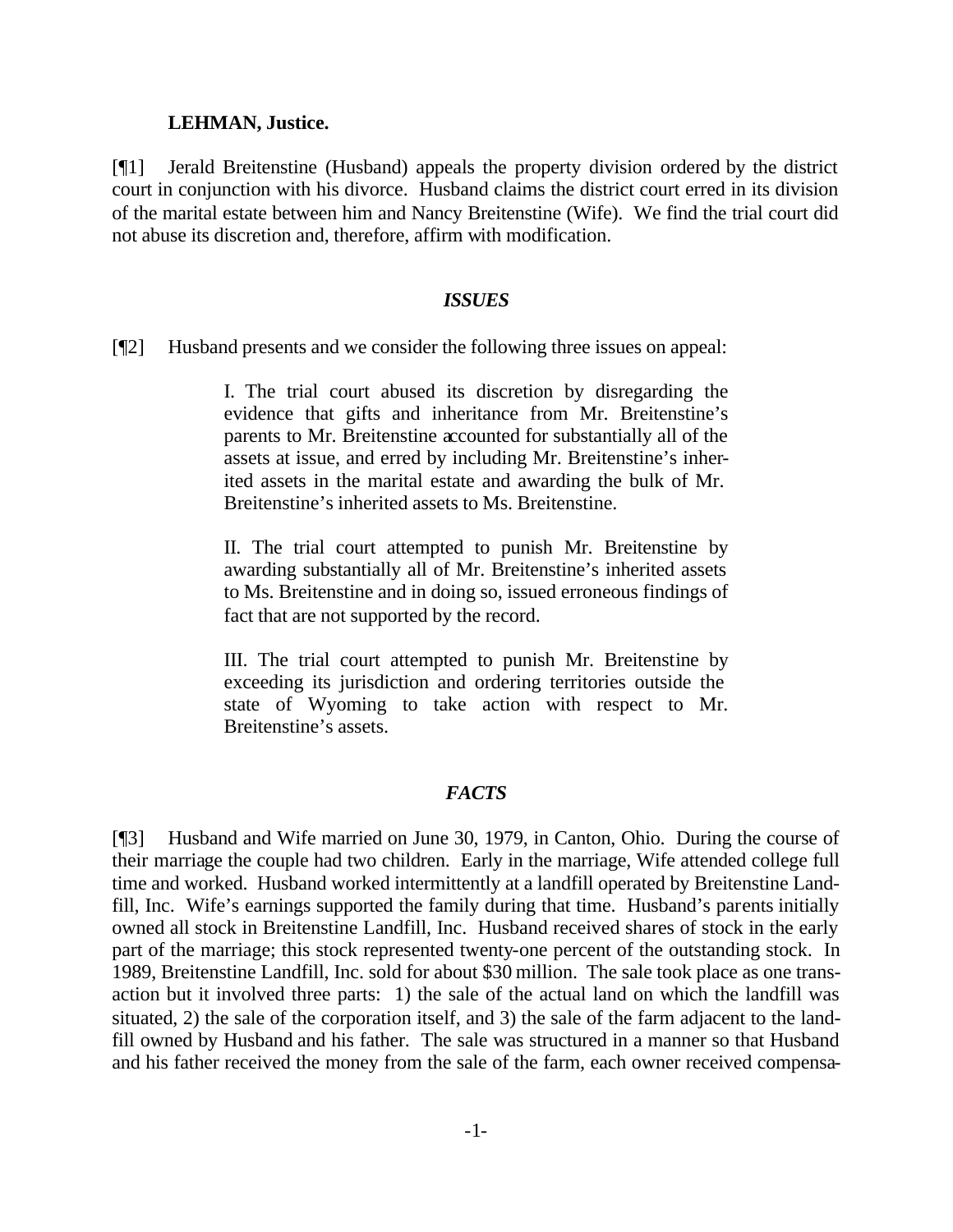tion for their outstanding shares of stock, and Husband's parents received the proceeds from the sale of the landfill itself. Husband's portion of the sale proceeds amounted to \$106,550.

[¶4] However, as was contemplated by the parties when structuring the sale, that same year Husband received a gift from his father in the amount of \$1.9 million and a gift from his mother in an identical amount. Husband placed the money from these gifts into Husband and Wife's joint account. Both parties had access to the joint account and used the funds in the account of their own free will. The money was co-mingled with other marital property, and thereafter the couple lived off these funds or the income from investments purchased with these funds. After the receipt of these funds, in an effort to minimize taxes, Husband wanted to move offshore. The couple moved to the Bahamas in 1989. Husband's father died in 1994, and around that time the marriage began to have trouble. In 1994, Wife went on a hunting trip with her brother to Jackson Hole, Wyoming. She liked the area and, after discussions with Husband, both decided that a home should be purchased in Wyoming. After remodeling and renovation, the home cost approximately \$2.2 million, a substantial portion of which was paid for out of the joint account. Shortly after this purchase, the marriage began to further deteriorate. The parties separated for a short time but then reconciled in March of 1995.

[¶5] In April of 1995, Husband received another sum of money from his mother which the parties stipulated was inheritance from his father's estate. This sum amounted to approximately \$4 million. In November of 1995, Husband created the Breitenstine Family Trust (family trust) and transferred a substantial portion of the marital assets to the trust. In November of 1996, the couple separated again, and Wife filed for divorce. However, Wife dismissed the divorce at Husband's request with the promise of marriage counseling. Nevertheless, in April of 1997 the couple separated for the final time. During the time between the creation of the family trust and the hearing for division of marital property, Husband continued to make transfers of property to the family trust.

[¶6] Wife filed for divorce in Wyoming, and the divorce was granted February 16, 1999. Yet, the property division matters were not heard until January 29, 2001. On August 17, 2001, the district court entered findings of fact, conclusions of law, and judgment related to the property division matters. The district court's findings concluded in relevant part that the total marital estate was at least \$8,764,673, made up almost entirely of the gifts from Husband's parents. The judgment awarded Wife \$2,000 per month in alimony and one-half of the marital estate. Husband appeals this judgment.

# *STANDARD OF REVIEW*

[¶7] Decisions concerning the division of marital property are within the sound discretion of the trial court. The disposition of marital property will not be disturbed on appeal unless there was an abuse of discretion. *Hall v. Hall*, 2002 WY 30, ¶12, 40 P.3d 1228 ¶12 (Wyo. 2002) (citing *Davis v. Davis*, 980 P.2d 322, 323 (Wyo. 1999)). Property divisions are com-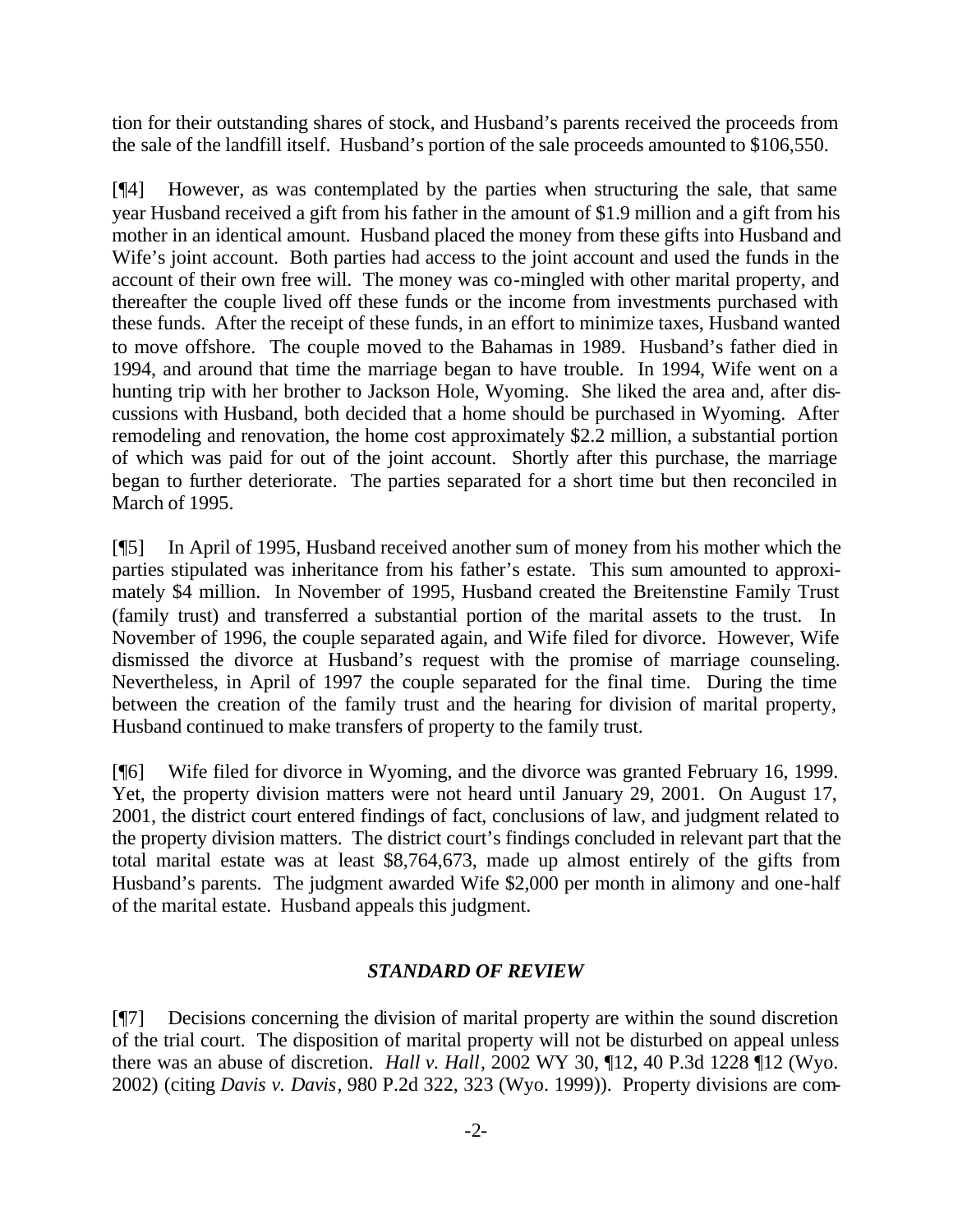plex and therefore require the trial court, in its discretion, to assess what is right under the circumstances considering the respective merits and needs of the parties. *McCulloh v. Drake*, 2001 WY 56, ¶15, 24 P.3d 1162, ¶15 (Wyo. 2001) (citing *France v. France*, 902 P.2d 701,703 (Wyo. 1995); *Neuman v. Neuman*, 842 P.2d 575, 578 (Wyo. 1992); *Kennedy v. Kennedy,* 456 P.2d 243, 247 (Wyo. 1969)). "An abuse of discretion occurs when the property disposition shocks the conscience of this court and appears so unfair and inequitable that reasonable people cannot abide it." *Hall*, at ¶12. In our review, we consider only the evidence of the prevailing party, granting the prevailing party every reasonable inference to be drawn from the evidence. We omit from consideration evidence presented by the unsuccessful party. *Johnson v. Johnson*, 11 P.3d 948, 950 (Wyo. 2000) (citing *Bailey v. Bailey*, 954 P.2d 962, 965 (Wyo. 1988); *Grosskopf v. Grosskopf*, 677 P.2d 814, 818 (Wyo. 1984)).

#### *DISCUSSION*

#### *Inherited Assets*

[¶8] Husband claims the trial court erred in the division of the Breitenstine marital property. He contends that the gifts and inheritance from his parents should not have been awarded to Wife. Husband argues that in dividing the marital estate the trial court ignored a material factor deserving significant weight, i.e., the party through whom the property was acquired. Citing *McCulloh v. Drake*, ¶15, Husband further asserts "in Wyoming, property inherited or gifted to one spouse is awarded to the spouse who received it." We disagree.

[¶9] The division of marital property is controlled by Wyo. Stat. Ann. § 20-2-114 (LexisNexis 2001):

> In granting a divorce, the court shall make such disposition of the property of the parties as appears just and equitable, having regard for the respective merits of the parties and the condition in which they will be left by the divorce, the party through whom the property was acquired and the burdens imposed upon the property for the benefit of either party and children.

A reading of the statute indicates that the party through whom the property was acquired is *one* of the multiple factors the trial court considers in determining the appropriate division of property. In *McCulloh*, we made it clear that property inherited by one party *can* be awarded to the party by whom it was inherited or given. *McCulloh*, at ¶15. But we did not hold that property inherited by one spouse must always be awarded to the spouse that received it. Before the *McCulloh* decision, we said no hard and fast rules govern property divisions. *Moore v. Moore*, 809 P.2d 261, 265 (Wyo. 1991) (citing *Dennis v. Dennis*, 675 P.2d 265 (Wyo. 1984); *Klatt v. Klatt*, 654 P.2d 733 (Wyo. 1982); *Paul v. Paul*, 616 P.2d 707 (Wyo. 1980)). We continue to adhere to that principle. We have never established bright line rules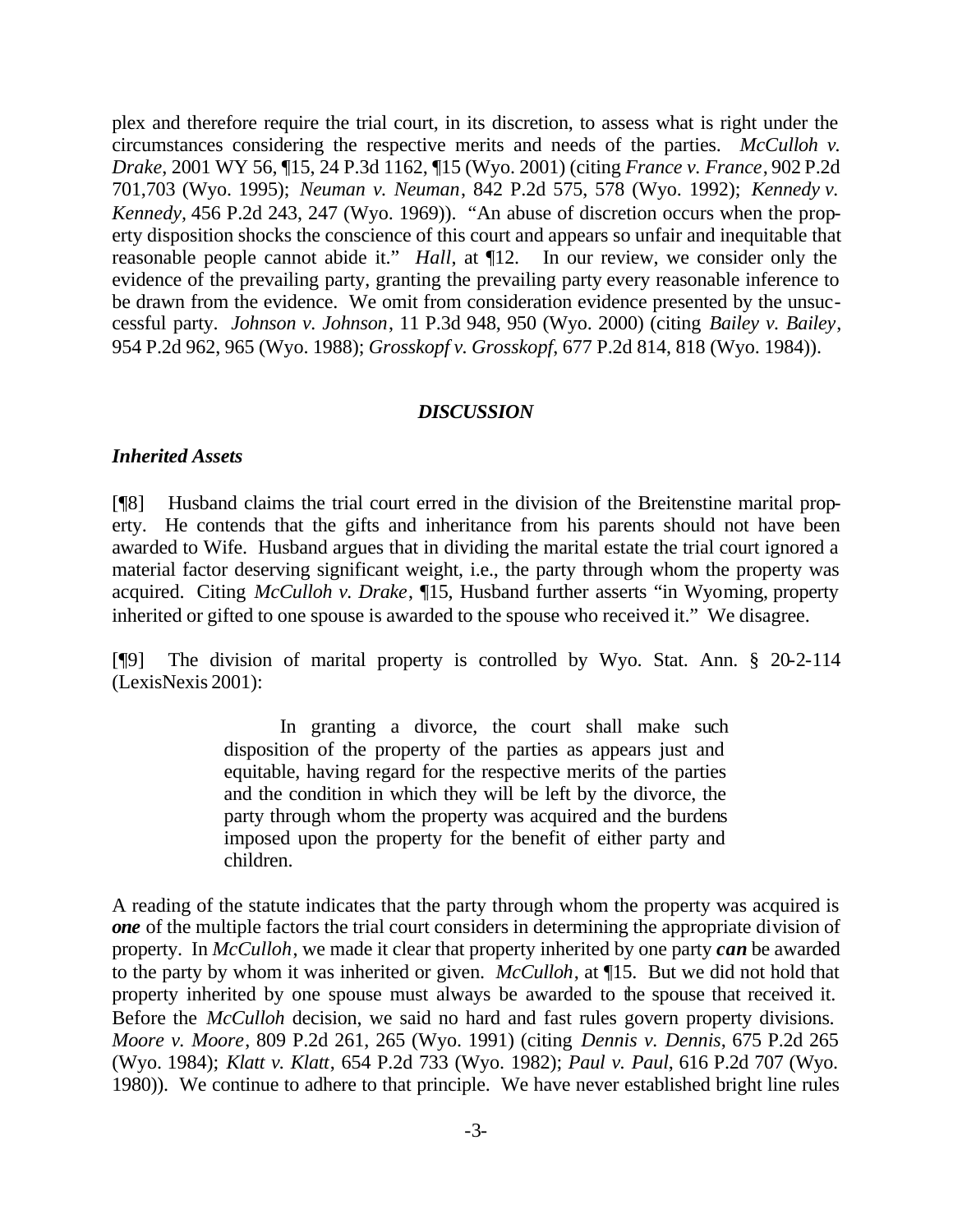for the disposition of a gift or inheritance, and we do not do so now. Instead, we review whether the trial court considered the appropriate factors in making the disposition. The particular circumstances of the case dictate the property distribution. *Bricker v. Bricker*, 877 P.2d 747, 750 (Wyo. 1994) (citing *Biggerstaff v. Biggerstaff*, 443 P.2d 524, 526 (Wyo. 1968)).

[¶10] In its findings of fact, the trial court stated "[t]he gifts from the Defendant's parents and the proceeds therefrom account for substantially all of the marital estate subject to division by this Court." Clearly, this statement indicates the district court considered through whom the property was acquired. Nothing in the statute or our case law would then require the district court to award this entire amount to Husband. The district court also has to weigh other appropriate factors.

[¶11] For instance, consideration must be given to the respective merits of the parties. The district court's findings of fact, all of which are supported by the record, include consideration of this factor. The district court found that Husband was able to account for \$11,092,316 of income into the marital estate and only \$3,545,048.78 in disbursements. Yet, Husband claimed he was worth only \$1.5 million. Because Husband offered no evidence to account for where all the assets went, the judge was free to conclude that he still had them. During the course of the marriage, the couple created a trust account for each child (children's trusts) with a \$500,000 initial deposit for each trust. Husband regularly withdrew money from the children's trusts and converted at least a portion of the funds to his own use necessitating his removal as trustee. Husband took substantial steps to secrete his assets in protection trusts and various corporations. Husband never produced a proper accounting of these trusts and corporations. Instead, Husband left the district court to guess at their purpose and value.

[¶12] Furthermore, Wife gave up work and moved to the Bahamas to help Husband avoid taxes. This can be said to contribute to the value of the assets. For a time, the move to the Bahamas made home schooling necessary, and Wife took care of those duties. For tax minimization reasons, the couple returned to Ohio on only a limited basis. Wife assisted in this strategy by staying offshore away from family and friends. The couple also invested together; they used his name, her name, both names, and the kids' names. For all intents and purposes the money was treated as marital property once it was received.

[¶13] The district court also considered the conditions in which the parties may be left after the divorce. As the district court recognized and the record reveals, the couple had little property that was not either inherited or gifted assets or purchased with such assets. This was due in part to the fact that immediately after the sale of the landfill both Husband and Wife stopped working and decided to live on the sale proceeds and income from investments made with the proceeds. Under the circumstances, the district court could reasonably conclude that Wife should not be left without any property. Likewise, Wife resumed teaching after the separation, but she and the children now live in a diminished lifestyle. Husband, on the other hand, is unemployed and still enjoys his considerable wealth.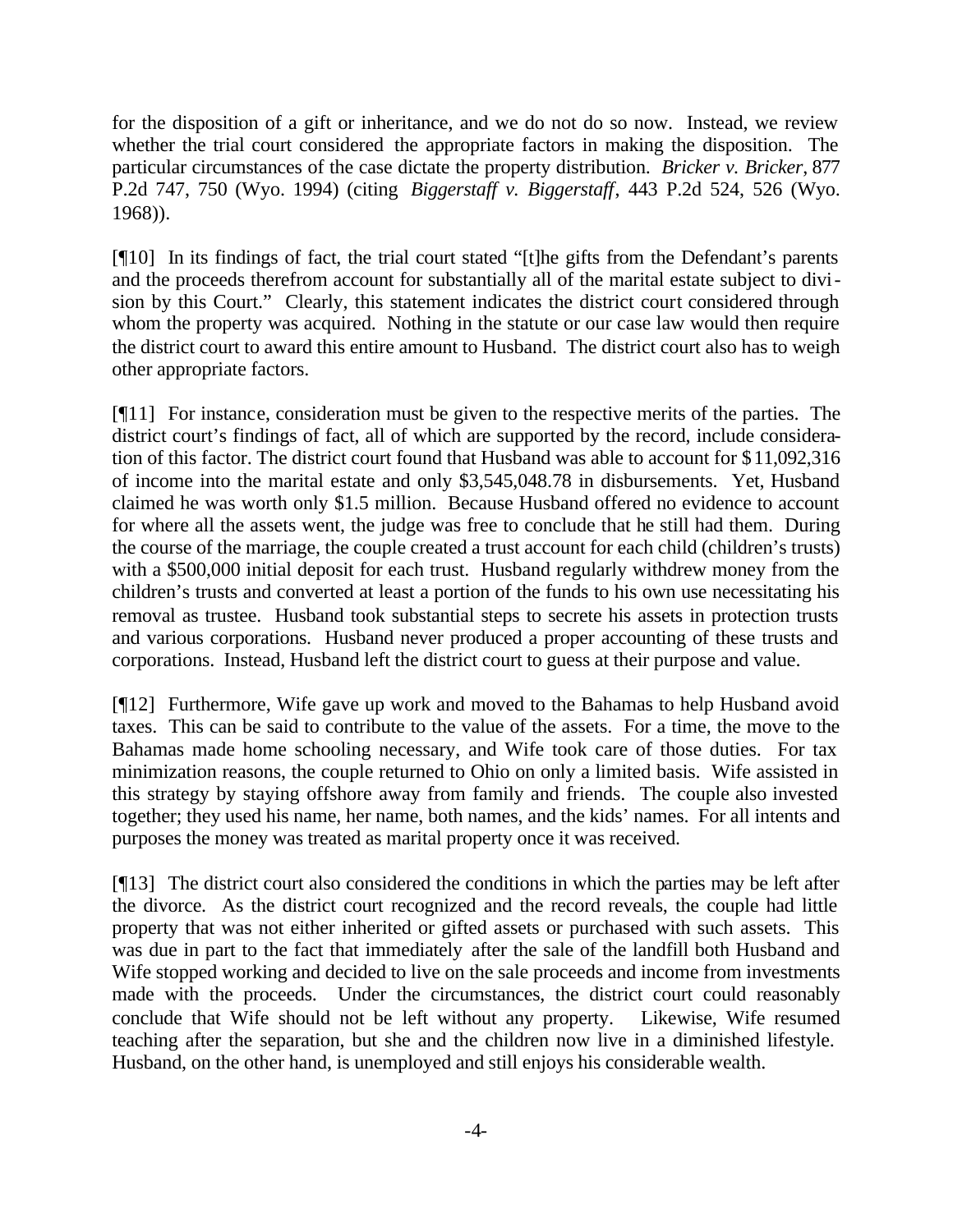[¶14] Additionally, Wife was awarded custody of the children. Up until the point of the property division, Husband had not paid any child or spousal support though ordered to do so. The district court was well within its discretion to contemplate Husband's reluctance to pay alimony and child support in the past and burden the assets for the benefit of Wife and the children. We find, therefore, that the court considered and weighed all the appropriate factors.

[¶15] Furthermore, we disagree with Husband's assertion that Wife received all of the marital assets. Wife was awarded one-half of the marital estate. The district court's judgment did order assignment to Wife of all the property and assets of Husband, but read fully, such assignment was only to the extent necessary to satisfy the judgment, provide for alimony, and provide for child support. Once the judgment and orders of the court are complied with, Wife has no claim to Husband's remaining assets. The district court's action was to aid in collection, which is entirely appropriate given Husband's lack of compliance up until that point. Likewise, we consider that a portion of Wife's share of the marital estate included the property in Jackson. Based on the purchase price and renovation costs, the district court therefore deducted \$2 million from the amount Husband owed Wife. However, some testimony indicated that this property was only worth \$950,000. Should the \$950,000 valuation turn out to be accurate, Wife will actually receive less than one-half of the estate.

[¶16] Considering the above-mentioned facts, nothing in the property distribution of this case shocks the conscience of the court. As such, we do not find the division to be unjust or inequitable. The district court considered the appropriate criteria and did not therefore abuse its discretion.

## *Intent to Punish*

[¶17] Husband contends that the trial court attempted to punish him by awarding substantially all of his inherited assets to Wife. He claims that in order to accomplish this end, the trial court issued erroneous findings of fact that are not supported by the record. We have stated that when making a property division, the trial court in its discretion may consider the fault of the respective parties, but the division must not be done with the intent to punish one of the parties. *Carlton v. Carlton*, 997 P.2d 1028, 1034 (Wyo. 2000). Accordingly, "[f]indings of fact not supported by the evidence, contrary to the evidence, or against the great weight of evidence cannot be sustained." *Id*. (citing *Jones v. Jones*, 858 P.2d 289, 291 (Wyo. 1993)). Generally, evidence of an intent to punish a party can be found in an unjust or inequitable property division. *Beckle v. Beckle*, 452 P.2d 205, 208 (Wyo. 1969). As noted above, we do not find the award to be unjust or inequitable. However, because Husband asserts the district court made erroneous and unsupported findings of fact in an attempt to punish him, the issue bears further analysis.

[¶18] The particular finding of fact that Husband takes issue with states: "The [family] Trust was created for the sole purpose of defrauding the defendant's creditors and potential creditors, including the plaintiff, Nancy L. Breitenstine." In determining whether such a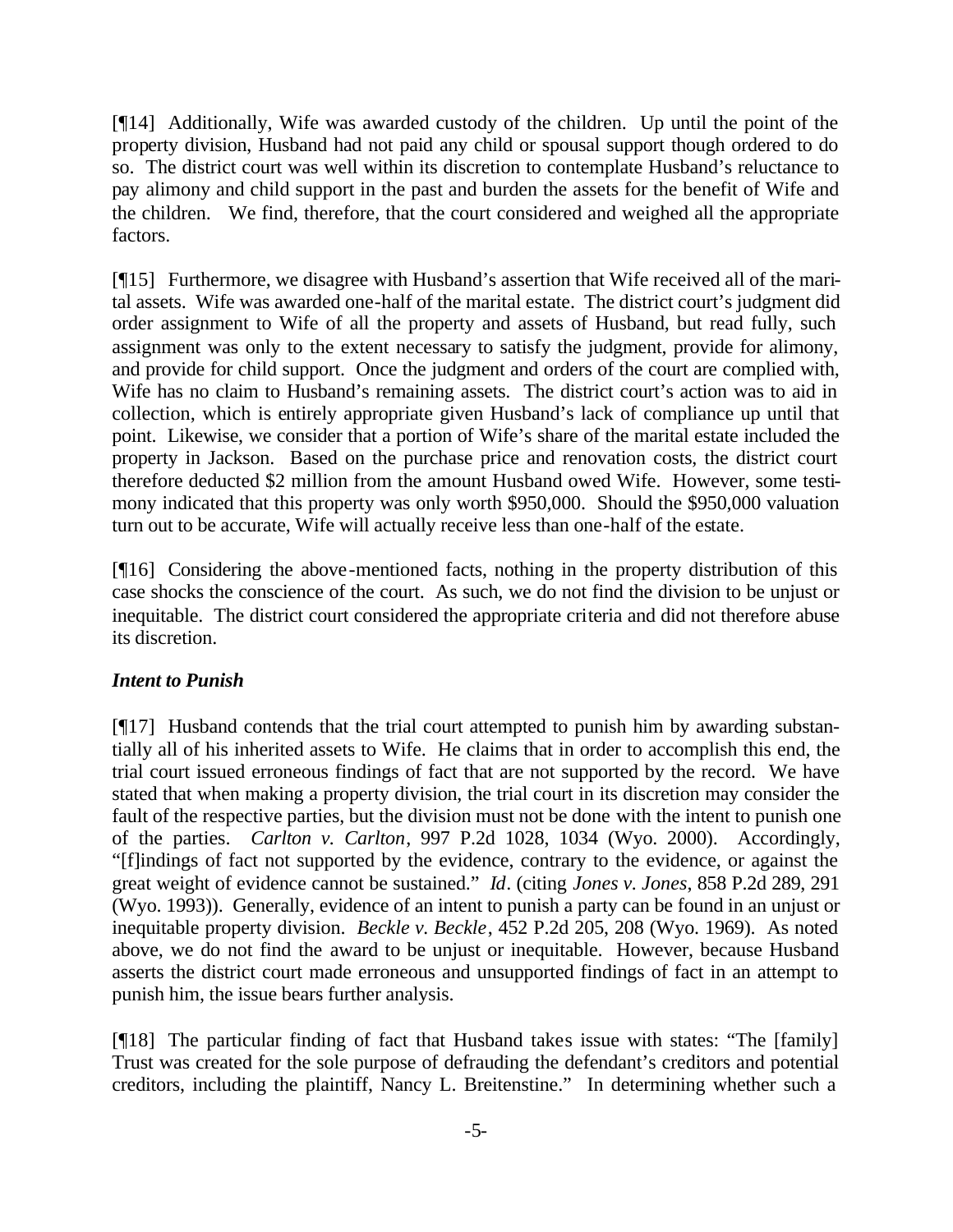finding is erroneous, we begin our analysis by considering the Uniform Fraudulent Conveyance Act as expressed in Wyo. Stat. Ann. § 34-14-108. "Every conveyance made and every obligation incurred with *actual intent*, as distinguished from intent presumed in law, to *hinder, delay, or defraud* either present or future creditors, *is fraudulent* as to both present and future creditors." (emphasis added). Our case law indicates that an intent to hinder or delay creditors is enough to consider the conveyance fraudulent even if there was no actual fraud. *Matter of Estate of Reed*, 566 P.2d 587, 590 (Wyo. 1977). The determining factor in this instance is Husband's intent when transferring marital assets to the trust. If Husband transferred the assets to the family trust with the intent to hinder, delay, or defraud either his present or future creditors, then such a transfer is fraudulent.

[¶19] A fraudulent conveyance is by its very nature hard to substantiate. Considering § 34- 14-108, much of the difficulty stems from the virtual impossibility of proving actual fraudulent intent. In response to the difficulty, this court and other courts have come to rely on inferences and presumptions drawn from the surrounding circumstances. We have stated: "It is not necessary to prove a fraudulent conveyance by direct evidence, circumstantial evidence being sufficient." *Reed*, 566 P.2d at 591. "The only way of determining actual intent to hinder or delay creditors is by a consideration of the circumstances surrounding the transaction." *Smith, Keller & Assoc. v. Dorr & Assoc.*, 875 P.2d 1258, 1269 (Wyo. 1994) (quoting *Matter of Estate of Reed*, 566 P.2d at 591). Circumstantial evidence of intent in these cases also often takes the form of certain badges of fraud. We have defined badges of fraud as "a fact tending to throw suspicion upon the questioned transaction, excites distrust as to bona fides, raises an inference that a conveyance is fraudulent and by its presence usually requires a showing of good faith." *Reed,* 566 P.2d at 589.

[¶20] In *Reed*, we enumerated several "badges of fraud" including transfers of property without consideration, hurried transaction not in the normal course of business, the conveyance occurs after notice of pending action, and the relationship between the parties to the conveyance. *Id*. at 590. The badges of fraud now recognized by courts have grown too numerous to completely list. However, the more common badges of fraud include: lack or inadequacy of consideration, close familial relationship or friendship among the parties, retention of possession or benefit of the property transferred, the financial condition of the transferor both before and after the transfer, the chronology of events surrounding the transfer, the transfer takes place during the pendency or threat of litigations, and hurried or secret transactions. *See Walsh v. Walsh*, 841 P.2d 831, 839 (Wyo. 1992); *Consumers United Ins. Co. v. Smith*, 644 A.2d 1328 (D.C. 1994); *Diss v. Agri Bus. Int'l*, 670 N.E.2d 97 (Ind. Ct. App. 1996); *Berger v. Hi-Gear Tire & Auto Supply Inc.*, 263 A.2d 507 (Md. 1970); *Coleman-Nichols v. Tixon Corp.*, 513 N.W.2d 441 (Mich. Ct. App. 1994); *Jones v. Arnold*, 900 P.2d 917 (Mont. 1995). Even though the catalog of badges of fraud is lengthy, a single badge of fraud may stamp a transaction fraudulent. *Reed*, 566 P.2d at 589. Because it is impossible to look into Husband's mind to determine his actual intent, we consider the surrounding circumstances and the family trust itself.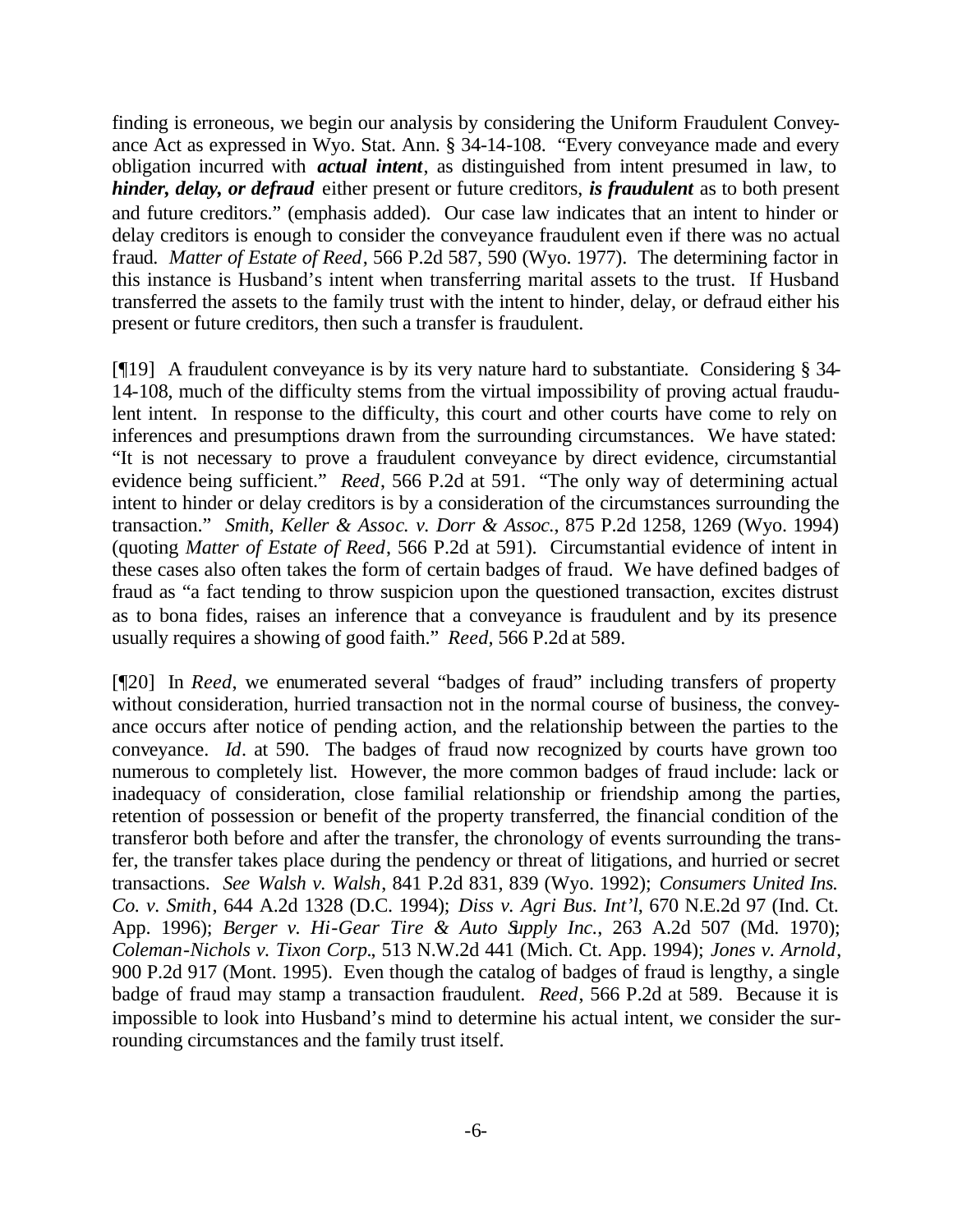[¶21] The trial court found that the family trust was an asset protection trust. A special expert was appointed by the court to review the family trust and present testimony. The special expert intimated that because the family trust was located in the Commonwealth of the Bahamas the family trust would be considered an offshore asset protection trust (OAPT).<sup>1</sup> We agree. We would note that many badges of fraud can be found in the very form of the family trust. Even though OAPTs themselves are legal, we must consider the purpose for which the assets were transferred to the family trust. If the sole purpose of the transfer was to place assets beyond the reach of present or future creditors, we consider this an "intent to hinder or delay" under the fraudulent conveyance act. While there are surely some legitimate reasons for establishing OAPTs, such as estate planning or tax planning, the exclusive intent to hinder creditors is not such a legitimate reason.

[¶22] Considering, as the district court did, the family trust itself and the circumstances surrounding the establishment of the family trust, we see many badges of fraud. The transfer to the family trust named the children as beneficiaries. Certainly this would be a close familial relationship. Furthermore, although the family trust names the children as beneficiaries, Husband receives the benefit from the family trust. Looking at the overall scheme of the family trust, the children get no benefit because the income is accumulated and the family trust ends in 2005 at which time the assets will be returned to Husband. Husband would not even have to wait until 2005 to realize income from the trust as the family trust allows Husband himself to become a beneficiary.

[¶23] Further, Husband has retained the possession or benefit of the property transferred. The family trust assets are entirely within Husband's control, which is why he is being taxed on the income to the family trust, and the family trust assets would be included in his estate should he die. Husband has named a "protector"<sup>2</sup> over the trust assets who is a long-time friend of Husband's who even Husband agreed would act in Husband's best interests not necessarily the children's. For all practical purposes, Husband has given the assets to himself with the benefit of a spendthrift provision.

[¶24] Moreover, the timing of the family trust is suspicious. Only after the first separation and the subsequent reconciliation did Husband decide to make the family trust. Clearly, Husband was on notice of threatened litigation as the couple had separated for a time before

l

<sup>&</sup>lt;sup>1</sup> We have not previously addressed OAPTs but other courts have. Generally, OAPT's are trusts established in a foreign jurisdiction to protect assets from creditors without requiring the settlor to lose control over the assets. See *S.E.C. v. Brennan*, 230 F.3d 65 (2<sup>nd</sup> Cir. 2000); *FTC v. Affordable Media, LLC*, 179 F.3d 1228 (9<sup>th</sup> Cir. 1999). Because it is outside the scope of this opinion to discuss the merits of OAPTs, we decline to do so. However, the characteristics of and the motives for establishing such trusts are known to us. While such trusts may have benefits in asset protection, the use of such trusts to avoid alimony, child support, and a fair division of marital property upon divorce is reprehensible to us.

 $2^{2}$  The "protector" of an offshore asset protection trust generally oversees the trustee's actions and can consent or veto those actions at the protector's discretion. The protector also generally has the power to remove the trustee. See *FTC v. Affordable Media*, LLC, 179 F.3d 1228, 1242 (9<sup>th</sup> Cir. 1999).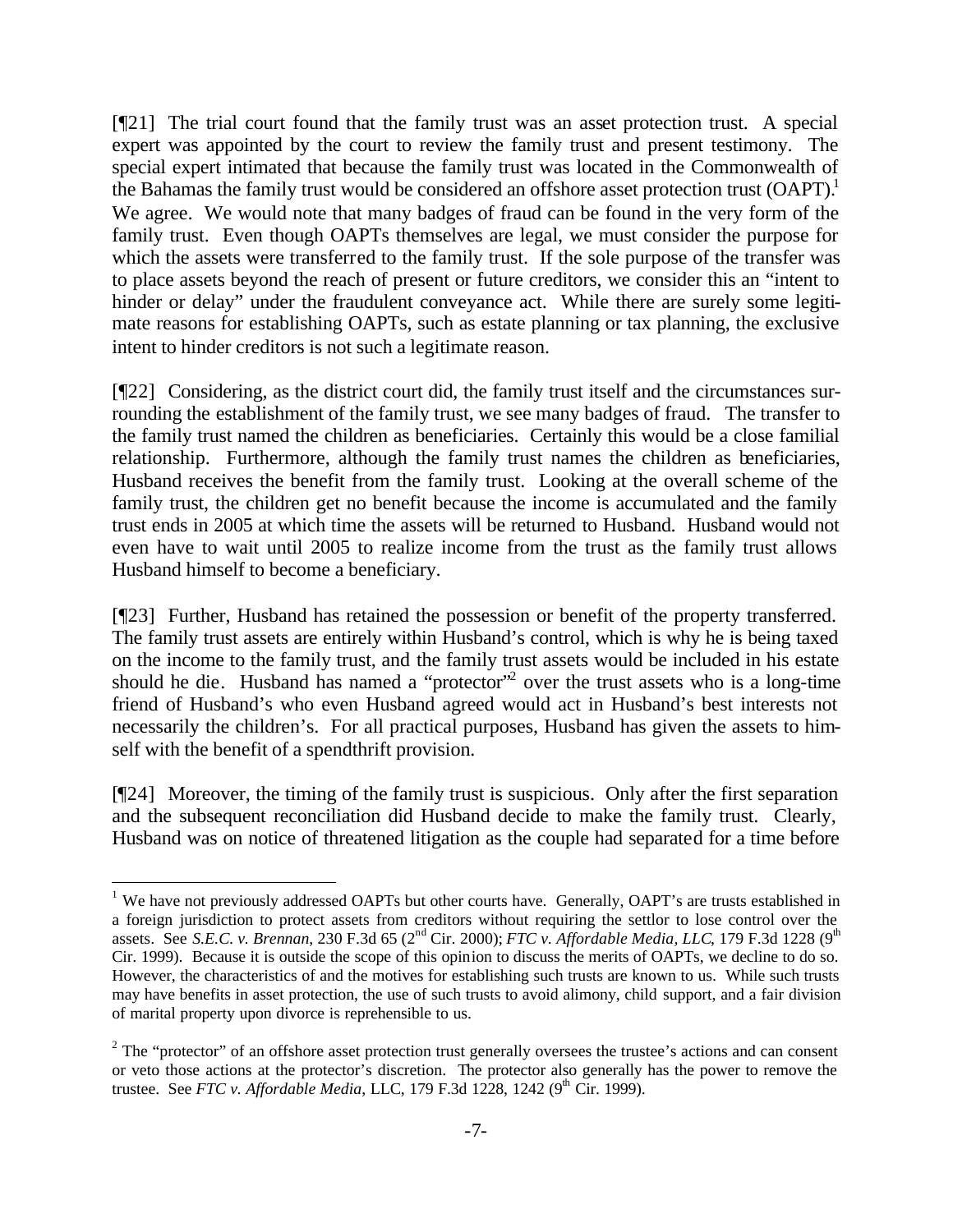he created the family trust. Husband created the family trust in secret and then continued to transfer assets to the family trust up until the property division hearing. The district court also heard evidence of other transfers Husband made into corporations to protect his assets. Husband's own accountant agreed such steps were taken solely for asset protection from creditors. The special expert stated that the purpose of the family trust was to protect the assets from Husband's creditors, perhaps including Wife.

[¶25] The district court has discretion to weigh the evidence and the credibility of the witnesses. The district court clearly recognized the multiple badges of fraud accompanying the transfers to the family trust and determined Husband's actual intent in making such transfers was simply to hinder, delay, or defraud Husband's creditors including Wife. Reviewing the record as discussed above, we cannot say these findings of fact are erroneous.

### *Jurisdiction over the Property*

[¶26] Lastly, Husband claims that, in an effort to punish him, the district court exceeded its jurisdiction by ordering territories outside Wyoming to take action on assets held by Husband. We have said:

> We think the issue settled, at least since *Fall v. Eastin*, 215 U.S. 1, 30 S.Ct. 3, 54 L.Ed. 65 (1909), 23 L.R.A.,N.S., 924 that the court of one state has no power to directly affect title to land located wholly within the borders of another. Decrees and judgments purporting to this effect are void, and to the extent the decree before us purports to so do it must fail. However, we consider it equally well established that a court of equity having authority to act upon the person may indirectly act upon real estate located in another state, through the instrumentality of its equity power over the person. *Fall v. Eastin*, supra; *Rozan v. Rozan*, 49 Cal.2d 322, 317 P.2d 11 (1957), reh. denied; *Weesner v. Weesner*, 168 Neb. 346, 95 N.W.2d 682 (1959); *McElreath v. McElreath*, 162 Tex. 190, 345 S.W.2d 722, reh. denied (1961); 34 A.L.R.3d 962.

*Kane v. Kane*, 577 P.2d 172, 175-76 (Wyo. 1978). One equitable function of the court is the disposition of property. When the court has jurisdiction over the parties in a divorce action, the court has the power to settle property matters even if the property is not located in the jurisdiction. *Id*. We distinguish between a judgment directed at the property itself and one directed against the owner of the property. *Id.* at 176. The district court's judgment does appear to attempt to direct judgment on both the property itself and the owner of the property. The former cannot stand, but the later can. *Id.* We, therefore, recognize that the judgment can properly operate upon Husband himself with modification and direct such modification to strike the improper portions. The judgment ordered by the district court reads as follows: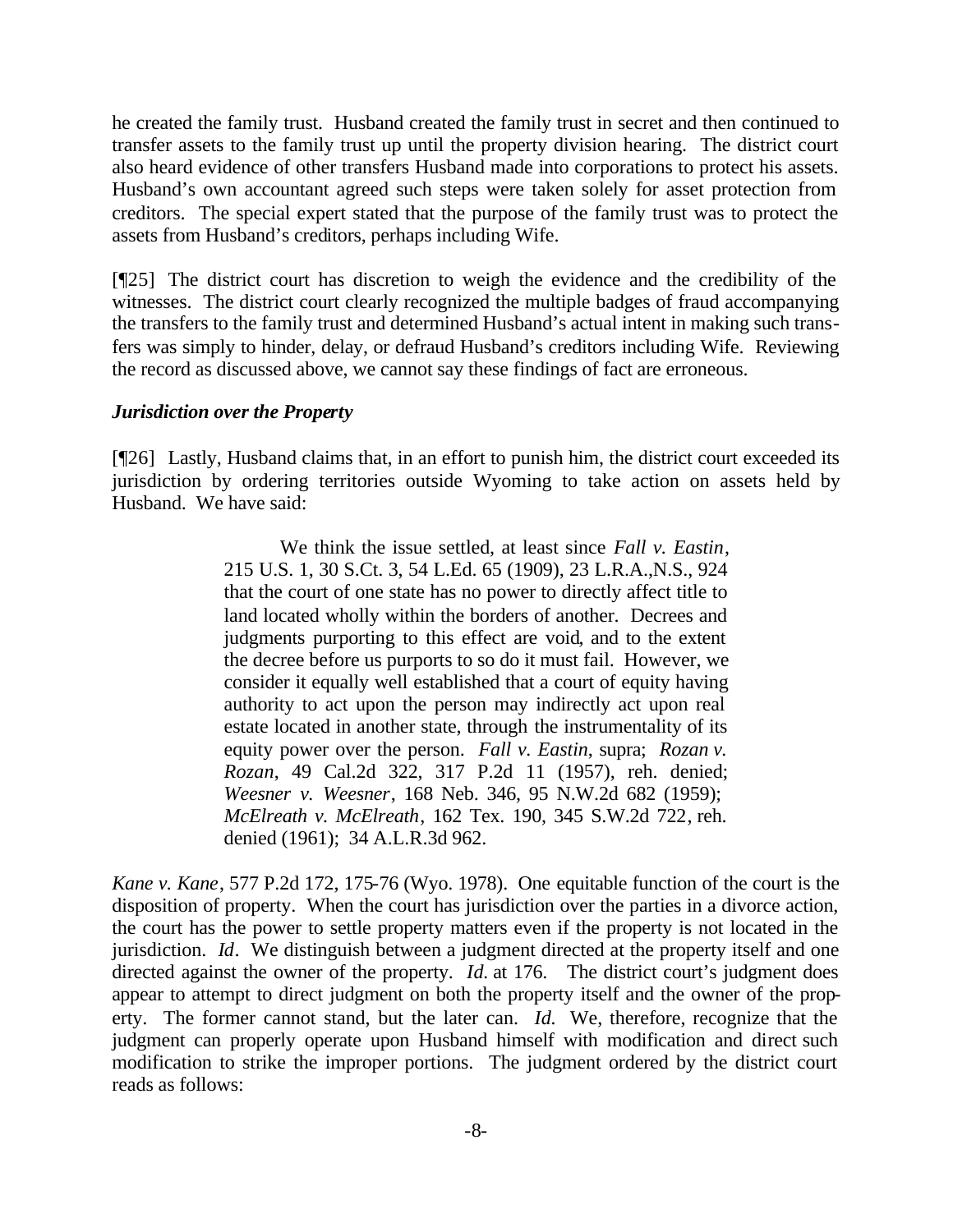- 3. All property and assets of the defendant, or under the control of the defendant, of whatsoever kind or description, whether real, personal, or mixed, and wheresoever situate, whether within the State of Wyoming or without the State of Wyoming, should be frozen forthwith; and the defendant and all other persons or entities, of whatsoever kind or description, and wheresoever located or resident, should be, and hereby are, ordered to take no action of whatsoever kind which might have the effect of removing any such asset from the jurisdiction of any court of any state or territory of the United States or from the jurisdiction of any of the Courts of the United States.
- 4. All property and assets of the defendant, of whatsoever kind or description, or under the control of the defendant, whether real, personal, or mixed, or under the control of the defendant, whether real, personal, or mixed, [sic] and wheresoever situate, whether within the State of Wyoming or without the State of Wyoming, are hereby assigned to the plaintiff as her sole and separate property, to the extent necessary to satisfy the judgment hereby awarded in favor of the defendant, provide for the alimony payments herein ordered, provide for the child support payments herein ordered, or to comply otherwise with the orders of this Court.

The above-mentioned paragraphs should be modified to read as follows:

- 3. The defendant should be, and hereby is, ordered to take no action of whatsoever kind which might have the effect of removing any asset under the control of the defendant from the jurisdiction of any court of any state or territory of the United States or from the jurisdiction of any of the Courts of the United States.
- 4. The defendant is directed to assign property within his control to the plaintiff as her sole and separate property, to the extent necessary to satisfy the judgment hereby awarded in favor of the plaintiff, provide for the alimony payments herein ordered, provide for the child support payments herein ordered, or to comply otherwise with the orders of this Court.